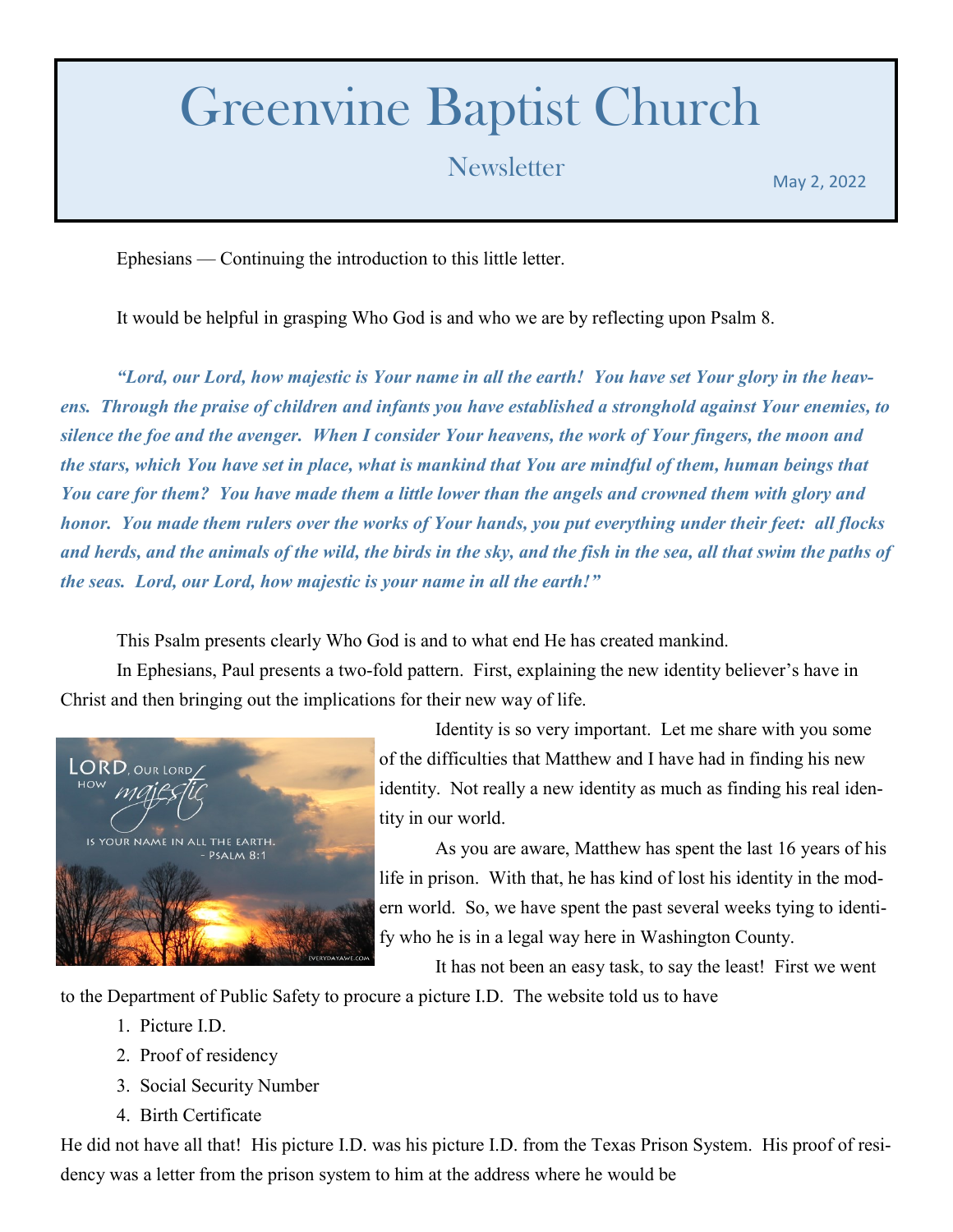living. He had memorized his Social Security Number while in prison, but did not have his Birth Certificate. We went to the Courthouse and got a copy of his Birth Certificate, so we felt that we had everything that we needed to get the new I.D. card. But, not so fast! They not only wanted his Social Security number, they wanted him to have his Social Security Card. He didn't have the card, but the letters from the State prison system had his Social Security number as his prisoner number. But, the DPS would not accept that. They said he had to have the card.

So we ventured to the Social Security office. They told him that they had to have his State I.D. in order to procure the card! Wait, did you see that? DPS says he has to have his Social Security card to get a state I.D. and the Social Security office says he has to have his state I.D. in order to get his Social Security card!

Then the Social Security office said he needed his High School transcript. He then went on line and found the High School phone number. At his call, they told him to go on line to the School District office and they could get it to him.

Needless to say, I think, we are still waiting on both of those things in order for Matthew to get a Texas I.D. I'm thinking, "Wow, what a run around!" This is almost impossible, just getting his personal Texas I.D.

I also wondered how many of you have all that stuff? So Matthew has been out of prison for 4 weeks now, and still doesn't have an I.D. card. Legally, he doesn't have an I. D.; no identification.

Matthew had to register at the Washington County Sherriffs office since he is on parole, and they are waiting for him to get a picture I.D. from the state.

The State of Texas Department of Corrections has told Matthew that he needs to get a State I.D. card as soon as possible. In this case, as soon as possible seems like more than a month.

All that to say, "What is your I.D.? Who are you? And in reference to the Letter to the Ephesians, "Whose are you?" To whom do you belong?

**What is your ID? Who are you? Whose are you? To whom do you belong?** 

**Paul states in Ephesians, "Who we are" and "whose we are."** In the book of Ephesians, Jesus followers are told that they must give up their former way of life and practice purity in daily living and integrity in their relationships. This is the expectation of God for us! Plus, we are to expect spiritual battles and difficulties to come our way. But Paul tells us in Ephesians how to take on and win those battles.

Paul tells the "Holy ones" to whom he is addressing, "Praise be to the God and Father of our Lord Jesus Christ, who has blessed us in the heavenly realms with every spiritual blessing in Christ." That is precisely what he discusses in the first 3 chapters in this little letter. Our wealth in Christ.

And that is where we will begin our study of this little letter. **Our true identity is wrapped up in our relationship with Christ. Meditate upon that truth. You belong to Christ! You are His! You have a new identity in the God of the universe.**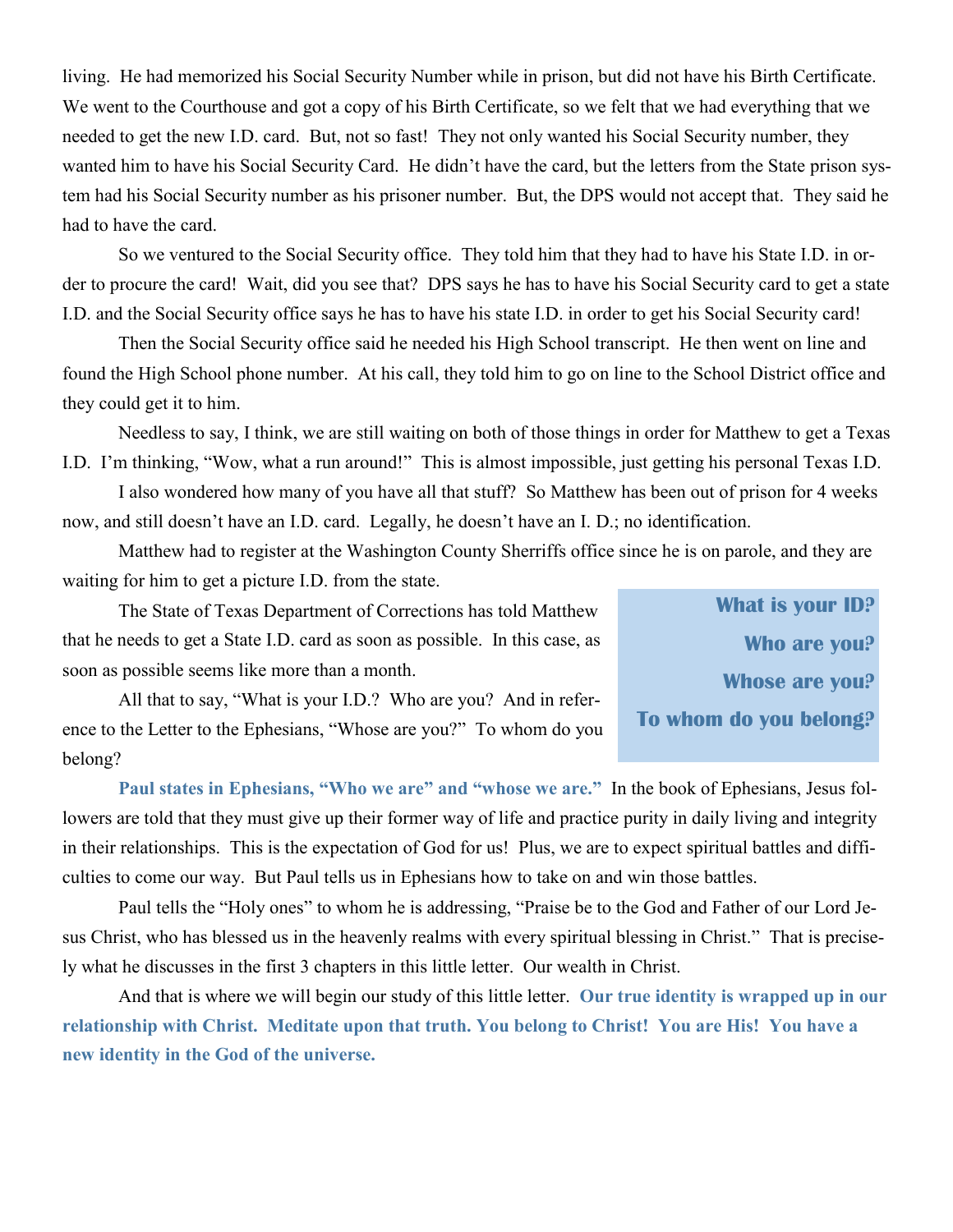

Deborah Stevens mother has been placed on hospice. Please pray for her and for Deborah and her family as they care for their mother.

Please pray for those in Ukraine.

Please pray for Camp Falcon Rock as they are serving the refugees from Ukraine

Jack and Karen's friend, Angel Araguz has been placed on hospice

Jack's Sister Lin is home and doing bettet

Cliff Reed - Recovery—MRI this week

Gerri Smart—UTI Infection

Pat Alhardt has been diagnosed with Congestive Heart Failure. She is not doing well

Bob Easley is back in the hospital with UTI

Marie (Bob Easley's Sister) recovering from fall and knee inujury

The Rutland's and they sell there home and prepare to move

Raymond Anderson – Undergoing Chemo treatments

Ben Poncik's sister, Anna is doing better.. She has 1 surgery left.

Matthew as he adjusts to his new life

Donna Richardson—continuing to heal from leg amputation—waiting on prothesis- -It was great to see Donna at church this past Sunday!!!!

David Richardson – As he cares for Donna

Patty's sister Thelma – Pray for healing in her feet

Carolyn Cox -Pray for continued healing. We can now visit her. Call first and please wear a mask

Denny's Sister is in need of a Kidney Transplant

Ray and Bev Morris - Bev and been diagnosed with Alzheimers

Sandra Pulliam's daughter Candace is having some mental health issues

Brayden Lopez - Mental and Spiritual health

Ed Ehring's sister Julie Robison is suffering from Alzheimer's.

Zella has broken a bone in her leg and a possible a torn ligament

Vicky Hoffman - legally blind but her eyes are getting worse